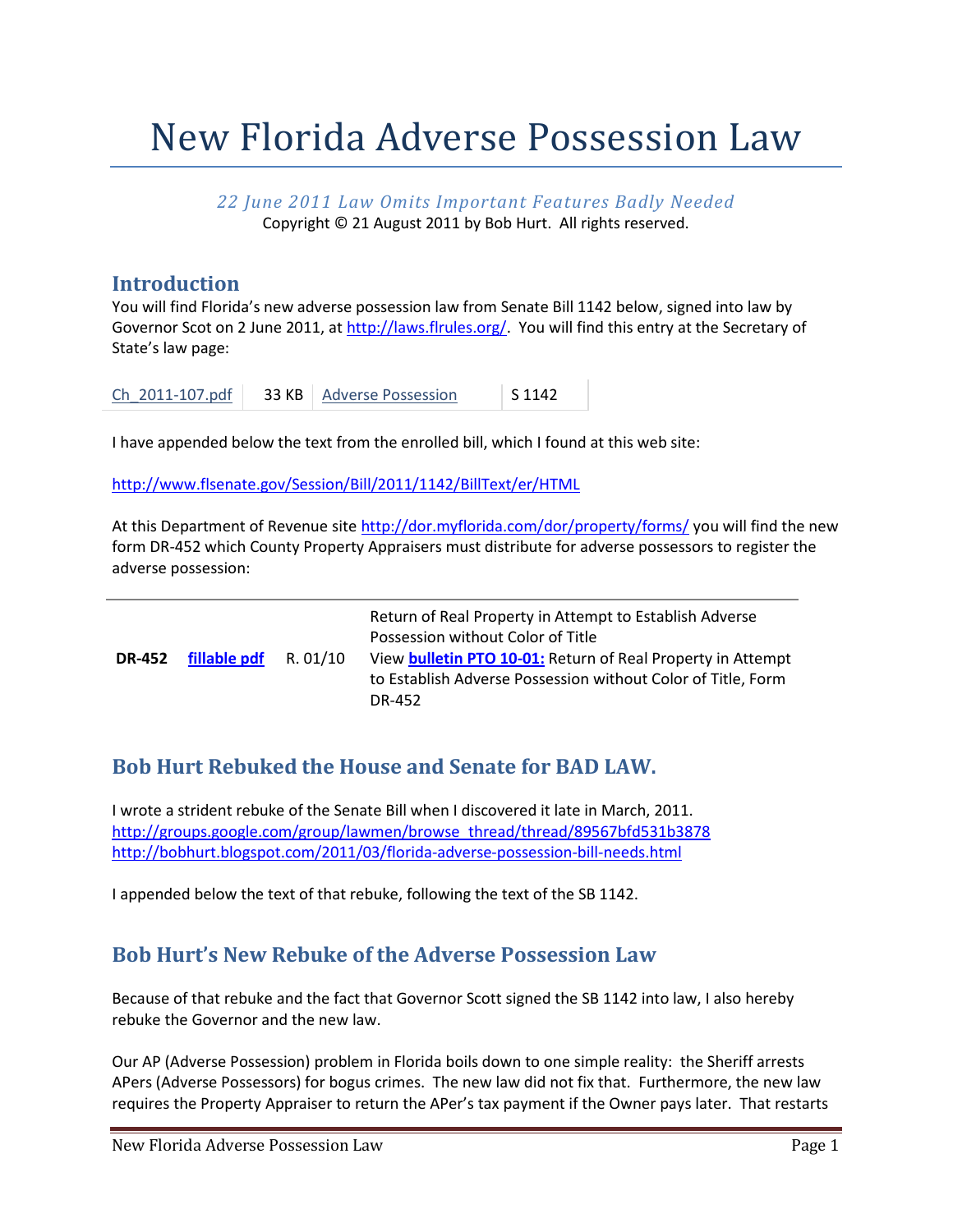the AP clock wrongly. The new law allows an APer to get a new parcel number on an unparceled piece of land so the Appraiser can establish a tax for that parcel. This makes good sense. The APer must know how much tax to pay, particularly if the APer has taken possession of a hunk of adjoining property with a garage, driveway, or garden..

But the whole process seems muddy. The law should deal with the issues that follow as I suggest.

- 1. **Civil, not Criminal.** We inherited AP as a civil right, not merely a remedy, from English common law and statutory law (see Florida Statute 2.01).
- 2. **Can't Know the Law.** Florida law started as English law except as inconsistent with US and Florida and laws pursuant thereto. And yet, the Florida Legislature has never bothered to codify that law so the people can know it and use it to protect their rights. Adverse Possession existed in English law for at least 400 years prior to the Declaration of Independence. Because Floridians cannot know that law, they cannot defend their rights under that law. The Legislature needs to codify the English Law of Florida with respect to Adverse Possession.
- 3. **AP Benefits All**. APers (Adverse Possessors) of realty abandoned in foreclosure do the owner, lender, community, government, and realty a huge favor, asking nothing in return but to enjoy the exercise of Florida Constitution's Article I Section 23 right to privacy, to be let alone free of government intrusion into their lives. The law should acknowledge this and require a notice about the benefits to the owner(s) of record.
- 4. **30 Days to File.** The law should give the APer no more than 30 days to file a notice of adverse possession with the Property Appraiser.
- 5. **Notice to Owner, HOA, Sheriff, Mortgagee.** The law should require the APer to provide notice to the owner, including any mortgagee or lienholder of record, the Home Owner's Association, and the Sheriff, all of whom may ultimately a claim that can ultimately affect possessory rights. If the APer cannot find the owners for the purpose of serving notice of AP, the APer ought to publish notice for two weeks in a newspaper that publishes legal notices.
- 6. **Photo Initial Condition.** The law should require the APer to provide photographic evidence on CD/DVD attached to the Notice of Adverse Possession. The evidence should include digital high resolution photographs or video recording of the realty and buildings on it, roofs, inside and out, every room, all trees, bushes, flowerbeds, fences, paths, paved driveways and walkways.
- 7. **Trespass Warning.** The law should require the owner desiring to evict the APer to present the APer with a trespass warning that allows a minimum of 15 days and no more than 30 days for the APer to leave the AP realty in broom-clean condition. This right to present the trespass warning should have effect only for 30 days after the APer filed notice of AP with the County Property Appraiser and owners of record.
- 8. **APer Keep Journal.** The law should require the APer to keep a journal of maintenance and improvement of the realty for the statutory limitation period. It should contain narrative descriptions of work scheduled and completed, and all fees and taxes and other expenditures paid. It should contain complete verified, receipted records of expenses of materials, time, labor (including that of the APer at average rates), taxes, government fees, inspections, and related expenditures.
- 9. **Taxes, Home Owner Association (HOA) Dues, Assessments.** The APer should pay taxes, HOA dues, and government assessments related to the Realty. If the rightful owner or any other party pays these while the APer possesses the realty, the recipient must return the payment with a notice that the APer has already paid them. This scheme allows the owner to benefit from APer's payment of taxes up to the statutory limit of 7 years, and for the last year, the owner may pay the tax in advance, before the APer does, or simply demand the APer leave the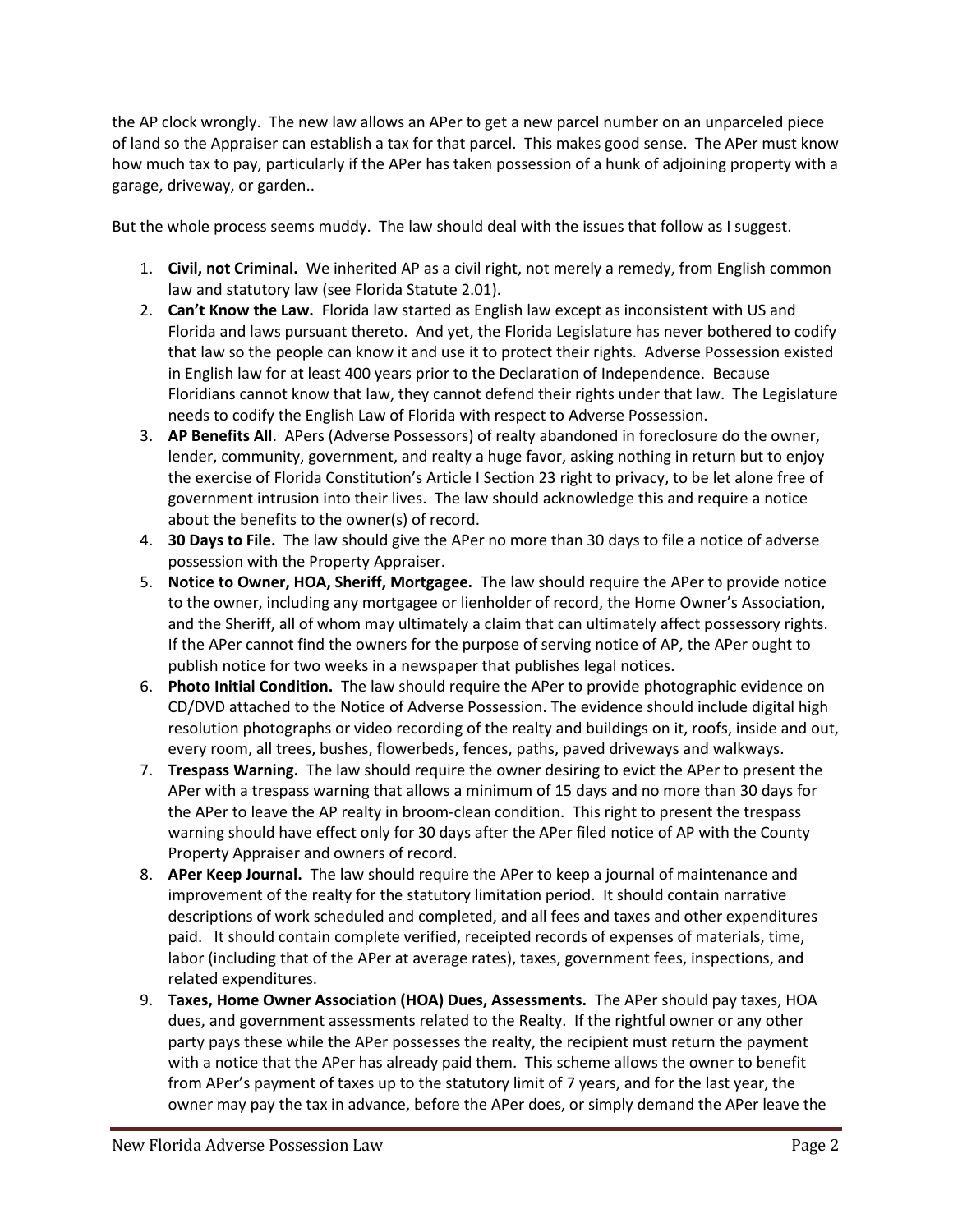property. The new law requires the Property Appraiser to return the APer's payment, thereby restarting the AP limitation clock. For owners who fail to pay the tax at all, the APer could purchase the tax deed and foreclose within two years. Why should

- 10. **Writ of Possession.** An owner may use the court order and a writ of possession to get the sheriff's assistance in removing the APer.
- 11. **APer Pay Eviction Cost.** The APer should pay for the cost of evicting the APer who does not willingly leave the realty after receiving a trespass warning, but not for any costs related to issuing trespass warning.
- 12. **Photo Exit Condition.** The law should require the APer to provide photographic evidence of the condition of the realty immediately prior to final exit from it.
- **13. Owner Photo Entry Condition.** The law should require the owner to make photographic evidence of the condition of the realty upon regaining possession from the APer. In the absence of such evidence, the APer's exit photos shall be deemed factual.
- 14. **Owner Pays APer's Costs after Eviction.** The owner should pay for all of the APer's verified expenditures, including hourly rate for labor, for improvements to the property, and for taxes and other liens and assessments paid, and the APer should have the right to file a lien against the property for those amounts, subject to the owner's court challenge for padding the bill, prevailing party having entitlement to attorney fees and costs.
- 15. **No More Bogus Arrests of APers.** Florida Sheriffs arrest APers under the pretense of arresting them for grand theft, burglary, breaking and entering, criminal mischief, and fraud. The law should punish sheriffs for such harassment.
- 16. **Aggressive Government Protection of APer's Rights.** Government has the obligation to protect adverse possessors against all aggressors who would interfere with their possessory dominion of the AP realty (including the Sheriff) with one exception only – the owner of record.
- 17. **Supreme Action.** The Florida Supreme Court should strike down the Sheriff's and Legislature's every effort to limit or criminalize AP under the guise of protecting realty owners' rights. Adverse Possessors have become the state's new "niggers." They deserve every bit as much protection of their civil rights as did America's former slaves and descendants of slaves and former slaves. However, no NAACP or SPLC exists to defend their rights or push for legislation to protect them. So, the Florida Supremes ought to protect them, particularly from spurious arrest by sheriffs who accuse them of grand theft, the realty equivalent of "driving while black."

I want the Legislature to rethink this issue. The new AP law made some good changes and some bad ones. But as its biggest fault it failed to address the issues above that will heal a lot of problems over AP today.

## **Text of Florida Senate Bill 1142 as enrolled**

| ENROLLED |                                                        |
|----------|--------------------------------------------------------|
|          | 2011 Legislature<br>SB 1142                            |
|          | 20111142er                                             |
|          |                                                        |
| 2        | An act relating to adverse possession; amending s.     |
| 3        | 95.18, F.S.; specifying that occupation and            |
| 4        | maintenance of property satisfies the requirements for |
| 5        | possession for purposes of gaining title to property   |
| 6        | via adverse possession without color of title;         |
| ⇁        | requiring a person seeking property by adverse         |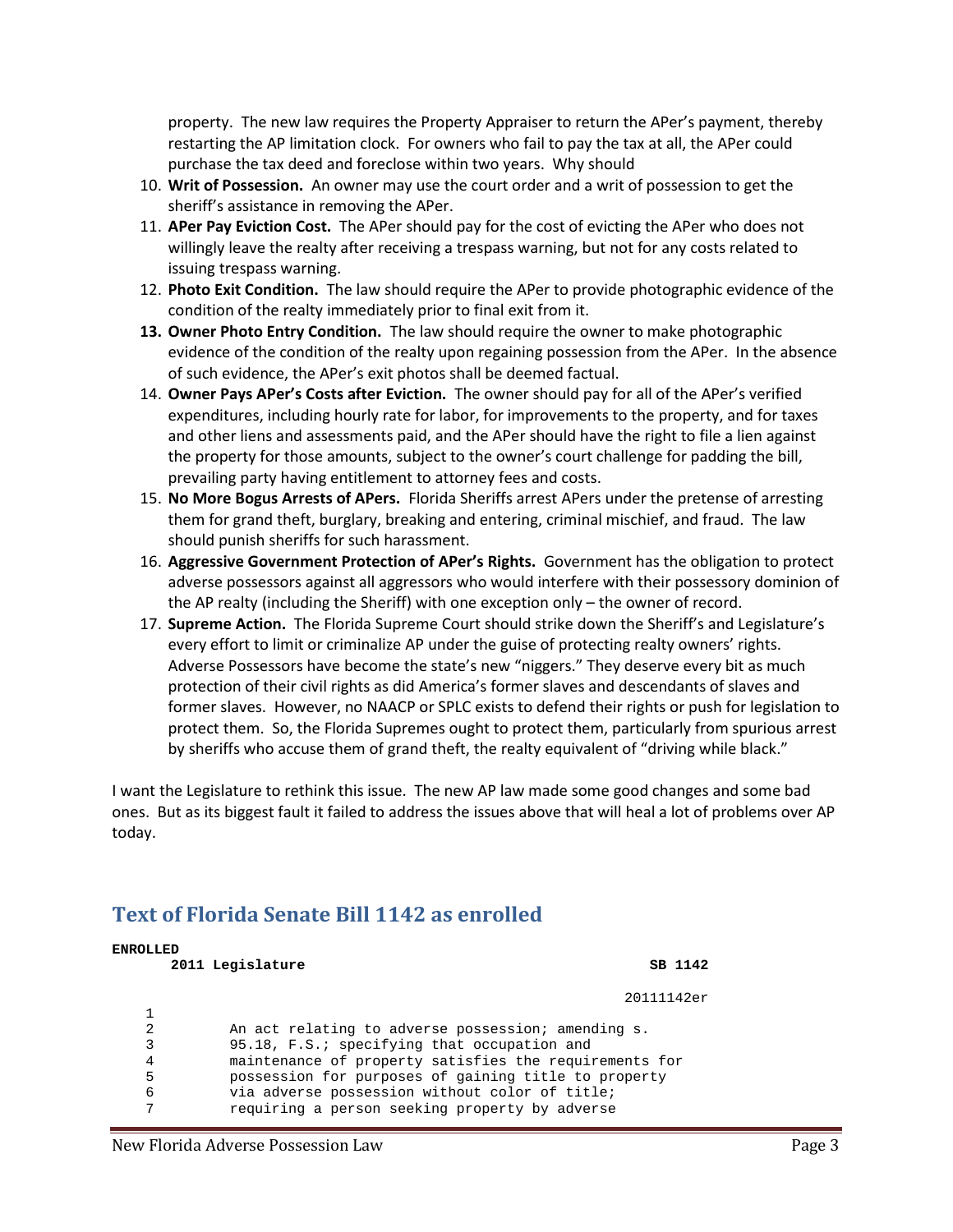```
8 possession to use a uniform adverse possession return
             provided by the Department of Revenue; requiring the
10 property appraiser to notify the owner of record of an
11 adverse possession claim; requiring that a person<br>12 adverse possession attest to the truthful
12 claiming adverse possession attest to the truthfulness<br>13 of the information provided in the return under
13 of the information provided in the return under<br>14 penalty of perjury; authorizing the Department
14 penalty of perjury; authorizing the Department of<br>15 Revenue to adopt emergency rules; requiring that
             Revenue to adopt emergency rules; requiring that the
16 property appraiser add certain information related to
17 the adverse possession claim to the parcel information
18 on the tax roll and prescribing conditions for removal
19 of that information; prescribing procedures and<br>20 producer requirements for adverse possession claims againg
20 requirements for adverse possession claims against a<br>21 portion of an identified parcel or against property
21 portion of an identified parcel or against property to<br>22 which the property appraiser has not assigned a parcel
22 which the property appraiser has not assigned a parcel<br>23 mumber; requiring the property appraiser to include a
             number; requiring the property appraiser to include a
24 notation of an adverse possession filing in any
25 searchable property database maintained by the<br>26 property appraiser; amending s. 197.212, F.S.;
26 property appraiser; amending s. 197.212, F.S.;<br>27 excluding property subject to adverse possessi
27 excluding property subject to adverse possession<br>28 claims without color of title from provisions
28 claims without color of title from provisions<br>29 authorizing the tax collector not to send a t
             authorizing the tax collector not to send a tax notice
30 for minimum tax bills; creating s. 197.3335, F.S.;
31 requiring the tax collector to determine whether a
32 duplicate tax payment is made by an adverse possessor;
33 providing for priority of tax payments made by an
34 owner of record who is subject to an adverse<br>35 oossession claim; providing for a refund of
35 possession claim; providing for a refund of tax<br>36 payments under certain conditions; providing for
             payments under certain conditions; providing for
37 retroactive application of certain provisions
38 governing procedures for administering a claim of
39 adverse possession and establishing tax priority for
40 owners of record; providing an effective date.
41
42 Be It Enacted by the Legislature of the State of Florida:
\begin{array}{c} 43 \\ 44 \end{array}Section 1. Section 95.18, Florida Statutes, is amended to
45 read:
46 95.18 Real property actions; adverse possession without
47 color of title.—
48 (1) When the occupant has, or those under whom the occupant
49 claims have, been in actual continued occupation of real
50 property for 7 years under a claim of title exclusive of any
51 other right, but not founded on a written instrument, judgment,
52 or decree, the property actually occupied is \frac{1}{2} be held
53 adversely if the person claiming adverse possession made a
54 return, as required under subsection (3), of the property by
55 proper legal description to the property appraiser of the county
56 where it is located within 1 year after entering into possession<br>57 and has subsequently paid, subject to s. 197.3335, all taxes and
     and has subsequently paid, subject to s. 197.3335, all taxes and
58 matured installments of special improvement liens levied against
59 the property by the state, county, and municipality.
60 (2) For the purpose of this section, property is \frac{1}{s} shall be
61 deemed to be possessed if the property has been in the following
62 eases only:
63 (a) When it has been Protected by substantial enclosure;
64 (b) When it has been usually Cultivated or improved in a
65 usual manner; or-
66 (c) Occupied and maintained.
67 (3) A person claiming adverse possession under this section
68 must make a return of the property by providing to the property
69 appraiser a uniform return on a form provided by the Department
70 of Revenue. The return must include all of the following:
```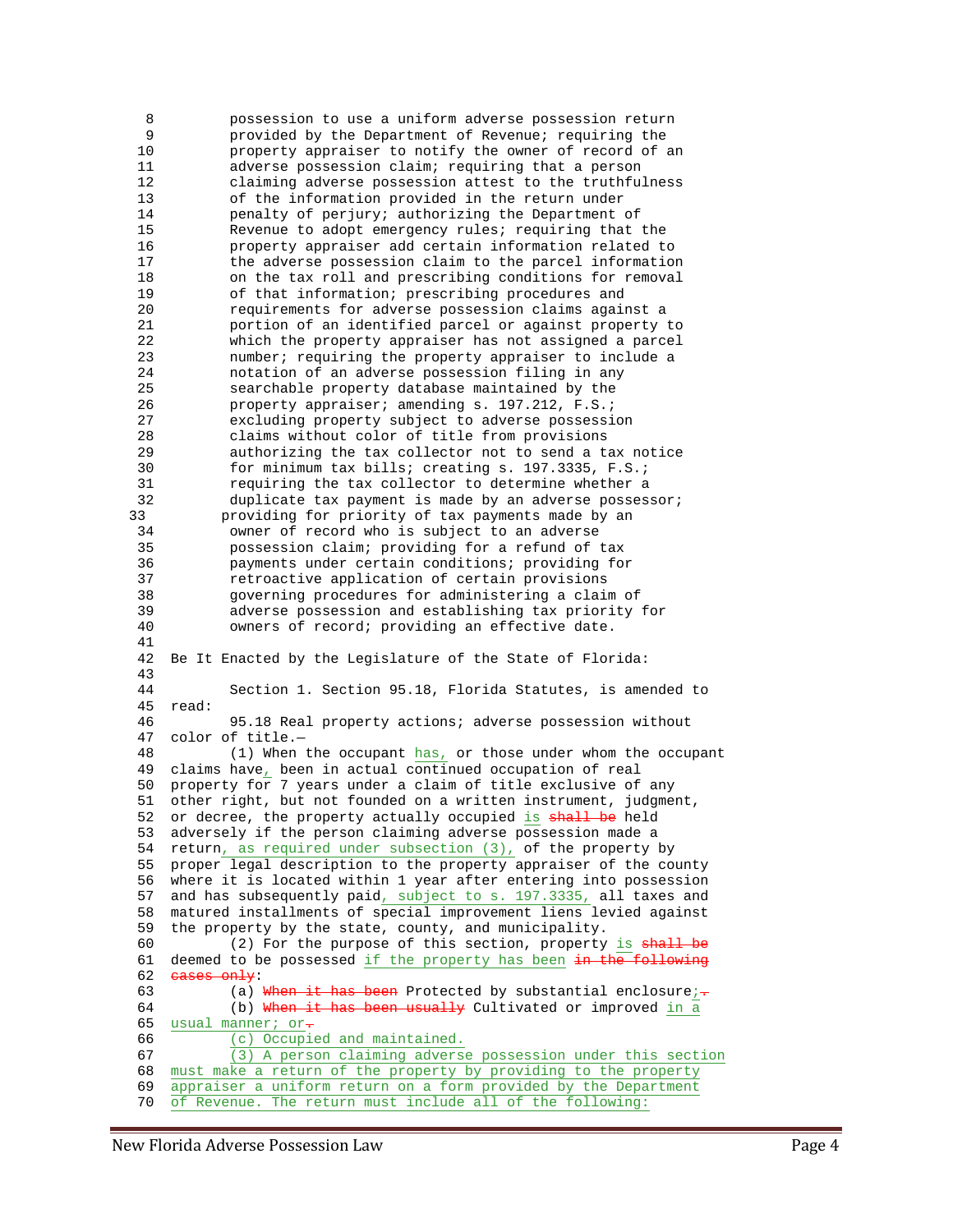```
71 (a) The name and address of the person claiming adverse
 72 possession.
 73 (b) The date that the person claiming adverse possession
 74 entered into possession of the property.<br>75 (C) \lambda full and complete legal desi
 75 (c) A full and complete legal description of the property<br>76 that is subject to the adverse possession claim.
 76 that is subject to the adverse possession claim.<br>77 (d) A notarized attestation clause that s
              (d) A notarized attestation clause that states:
 78 UNDER PENALTY OF PERJURY, I DECLARE THAT I HAVE READ THE FOREGOING RETURN AND THAT THE FACTS STATED IN IT
             THE FOREGOING RETURN AND THAT THE FACTS STATED IN IT
 80 ARE TRUE AND CORRECT.
 81 (e) A description of the use of the property by the person
 82 claiming adverse possession.
 83 (f) A receipt to be completed by the property appraiser.
 84
 85 The property appraiser shall refuse to accept a return if it
 86 does not comply with this subsection. The executive director of
 87 the Department of Revenue is authorized, and all conditions are
 88 deemed met, to adopt emergency rules under ss. 120.536(1) and
 89 120.54(4) for the purpose of implementing this subsection. The
 90 emergency rules shall remain in effect for 6 months after<br>91 adoption and may be renewed during the pendency of proced
 91 adoption and may be renewed during the pendency of procedures to 92 adopt rules addressing the subject of the emergency rules.
     adopt rules addressing the subject of the emergency rules.
 93 (4) Upon the submission of a return, the property appraiser
 94 shall:
 95 (a) Send, via regular mail, a copy of the return to the
 96 owner of record of the property that is subject to the adverse
 97 possession claim, as identified by the property appraiser's<br>98 records.
 98 rectors.<br>99 ((b) Inform the owner of record that, under s. 197.3335, any
100 tax payment made by the owner of record before April 1 following
101 the year in which the tax is assessed will have priority over
102 any tax payment made by an adverse possessor.
103 (c) Add a notation at the beginning of the first line of 104 the legal description on the tax roll that an adverse possession
104 the legal description on the tax roll that an adverse possession<br>105 claim has been submitted.
105 claim has been submitted.<br>106 (d) Maintain the re
106 (d) Maintain the return in the property appraiser's<br>107 records.
     records.
108 (5)(a) If a person makes a claim of adverse possession
109 under this section against a portion of a parcel of property
110 identified by a unique parcel identification number in the
111 property appraiser's records:
112 1. The person claiming adverse possession shall include in
113 the return submitted under subsection (3) a full and complete
114 legal description of the property sufficient to enable the
115 property appraiser to identify the portion of the property
116 subject to the adverse possession claim.
117 2. The property appraiser may refuse to accept the return
118 if the portion of the property subject to the claim cannot be 119 identified by the legal description provided in the return, and
119 identified by the legal description provided in the return, and<br>120 the person claiming adverse possession must obtain a survey of
     the person claiming adverse possession must obtain a survey of
121 the portion of the property subject to the claim in order to
122 submit the return.
123 (b) Upon submission of the return, the property appraiser
124 shall follow the procedures under subsection (4), and may not
125 create a unique parcel identification number for the portion of
126 property subject to the claim.
127 (c) The property appraiser shall assign a fair and just
128 value to the portion of the property, as provided in s. 193.011,
129 and provide this value to the tax collector to facilitate tax
130 payment under s. 197.3335(3).
131 (6)(a) If a person makes a claim of adverse possession
132 under this section against property to which the property<br>133 appraiser has not assigned a parcel identification number:
     appraiser has not assigned a parcel identification number:
```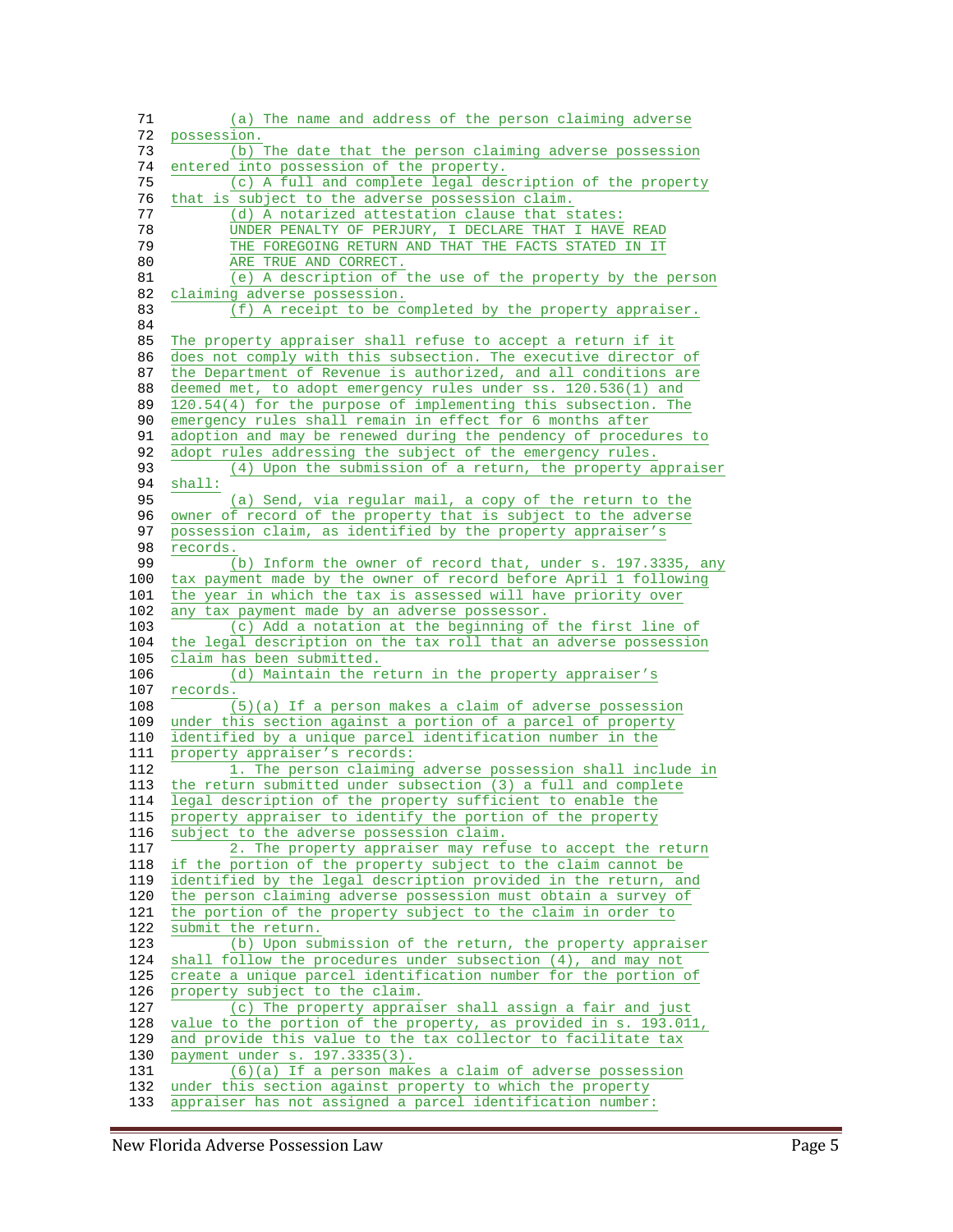```
134 1. The person claiming adverse possession must include in<br>135 the return submitted under subsection (3) a full and complete
     the return submitted under subsection (3) a full and complete
136 legal description of the property which is sufficient to enable
137 the property appraiser to identify the property subject to the 138 adverse possession claim.
138 <u>adverse possession claim.</u><br>139 2. The property approaches
139 2. The property appraiser may refuse to accept a return if<br>140 the property subject to the claim cannot be identified by the
      the property subject to the claim cannot be identified by the
141 legal description provided in the return, and the person
142 claiming adverse possession must obtain a survey of the property
143 subject to the claim in order to submit the return.
144 (b) Upon submission of the return, the property appraiser
145 shall:<br>146
146 1. Assign a parcel identification number to the property<br>147 and assign a fair and just value to the property as provided in
     and assign a fair and just value to the property as provided in
148 s. 193.011;
149 2. Add a notation at the beginning of the first line of the
150 legal description on the tax roll that an adverse possession
151 claim has been submitted; and
152 3. Maintain the return in the property appraiser's records.<br>153 (7) A property appraiser must remove the notation to the
153 (7) A property appraiser must remove the notation to the 154 legal description on the tax roll that an adverse possession
154 legal description on the tax roll that an adverse possession<br>155 claim has been submitted and shall remove the return from the
     claim has been submitted and shall remove the return from the
156 property appraiser's records if:
157 (a) The person claiming adverse possession notifies the
158 property appraiser in writing that the adverse possession claim
159 is withdrawn;
160 (b) The owner of record provides a certified copy of a
161 court order, entered after the date the return was submitted to
162 the property appraiser, establishing title in the owner of
163 record;
164 (c) The property appraiser receives a certified copy of a
165 recorded deed, filed after the date of the submission of the
166 return, from the person claiming adverse possession to the owner
167 of record transferring title of property along with a legal<br>168 description describing the same property subject to the adve
168 description describing the same property subject to the adverse<br>169 possession claim; or
169 <u>possession claim; or</u><br>170 (d) The owner
              (d) The owner of record or the tax collector provides to
171 the property appraiser a receipt demonstrating that the owner of
172 record has paid the annual tax assessment for the property
173 subject to the adverse possession claim during the period that
174 the person is claiming adverse possession.<br>175 (8) The property appraiser shall in
175 (8) The property appraiser shall include a clear and 176 obvious notation in the legal description of the parcel
     obvious notation in the legal description of the parcel
177 information of any public searchable property database
178 maintained by the property appraiser that an adverse possession
179 return has been submitted to the property appraiser for a
180 particular parcel.<br>181 Section 2.
              Section 2. Section 197.212, Florida Statutes, is amended to
182 read:
              183 197.212 Minimum tax bill.—On the recommendation of the
184 county tax collector, the board of county commissioners may
185 adopt a resolution instructing the collector not to mail tax
186 notices to a taxpayer if when the amount of taxes shown on the
187 tax notice is less than an amount up to $30. The resolution
188 shall also instruct the property appraiser that he or she may
189 shall not make an extension on the tax roll for any parcel for
190 which the tax would amount to less than an amount up to $30. The
191 minimum tax bill so established may not exceed an amount up to
192 $30. This section does not apply to a parcel of property that is
193 subject to an adverse possession claim pursuant to s. 95.18.
194 Section 3. Section 197.3335, Florida Statutes, is created
195 to read:<br>196 1
              197.3335 Tax payments when property is subject to adverse
```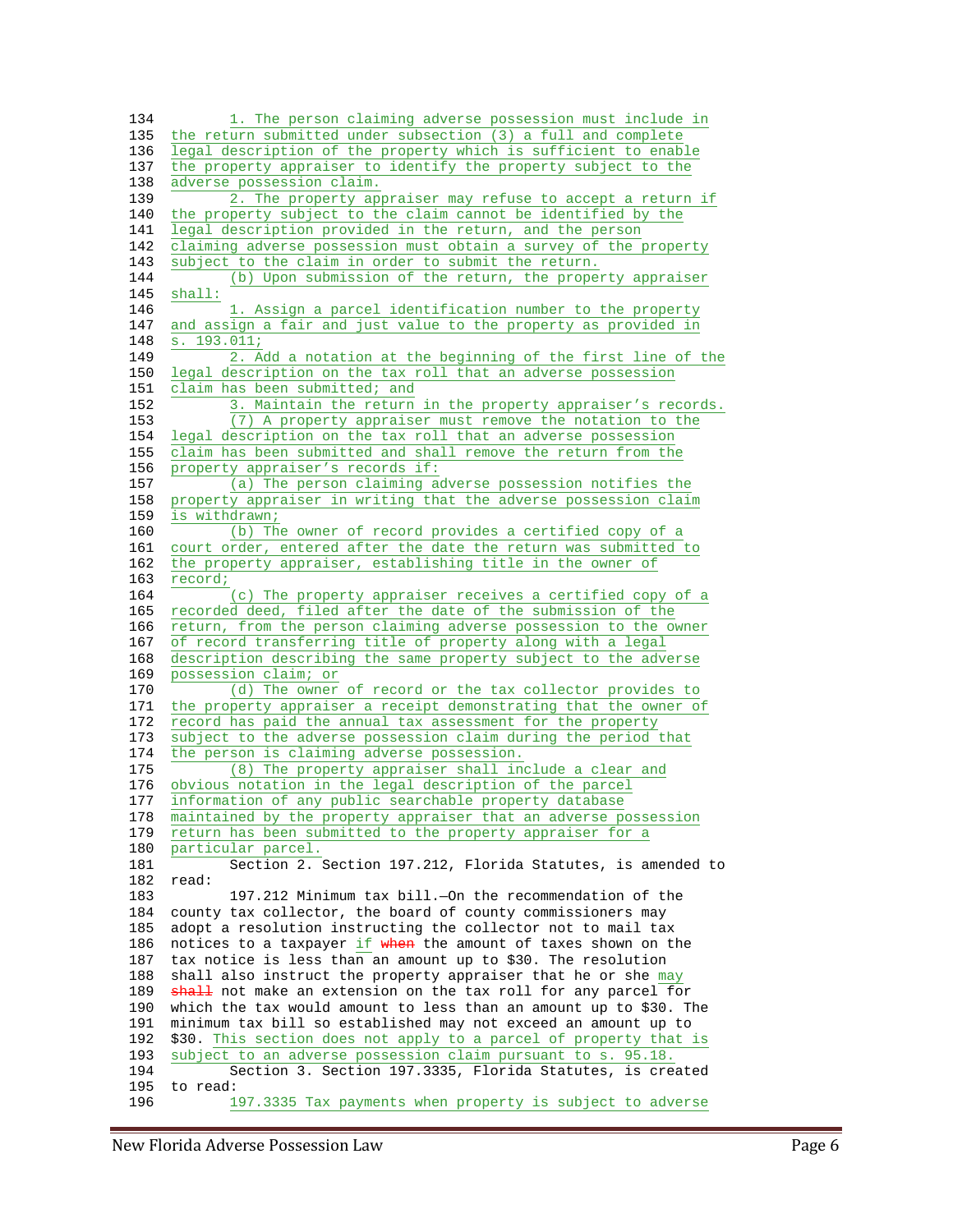```
197 possession; refunds.—
  198 (1) Upon the receipt of a subsequent payment for the same
  199 annual tax assessment for a particular parcel of property, the
  200 tax collector must determine whether an adverse possession<br>201 return has been submitted on the particular parcel. If an
       return has been submitted on the particular parcel. If an
  202 \frac{adverse}{{\text{must}}} comply with subsection (2).
       \overline{\text{must}} comply with subsection (2).
  204 (2) If a person claiming adverse possession under s. 95.18
  205 pays an annual tax assessment on a parcel of property before the
  206 assessment is paid by the owner of record, and the owner of
  207 record subsequently makes a payment of that same annual tax
  208 assessment before April 1 following the year in which the tax is
  209 assessed, the tax collector shall accept the payment made by the
  210 owner of record and refund within 60 days any payment made by
  211 the person claiming adverse possession. Such refunds do not
  212 require approval from the department.
  213 (3) For claims of adverse possession for a portion of a
  214 parcel of property as provided in s. 95.18(5), the tax collector
  215 may accept a tax payment, based upon the value of the property
  216 assigned by the property appraiser under s. 95.18(5)(c), from a
  217 person claiming adverse possession for the portion of the
  218 property subject to the claim. If the owner of record makes a
  219 payment of the annual tax assessment for the whole parcel before
  220 April 1 following the year in which the tax is assessed, the tax
  221 collector shall refund within 60 days any payment previously<br>222 made for the portion of the parcel subject to the claim by t
       made for the portion of the parcel subject to the claim by the
 223 person claiming adverse possession.<br>224 Section 4. This act shall tak
             Section 4. This act shall take effect July 1, 2011, and
  225 applies to adverse possession claims in which the return was
  226 submitted on or after that date, except for the procedural
  227 provisions governing the property appraiser's administration of
  228 adverse possession claims included in s. 95.18(4)(c) and (d) and
  229 (7), Florida Statutes, and the provisions governing the payment
  230 of taxes included in s. 197.3335, Florida Statutes, as created
  231 by this act, which apply to adverse possession claims for which
  232 the return was submitted before, on, or after that date.
Approved by the Governor June 2, 2011.
```
Filed in Office Secretary of State June 2, 2011.

Ch. 2011-107 LAWS OF FLORIDA Ch. 2011-107

CODING: Words stricken are deletions; words underlined are additions.

#### **Bob Hurt Comments on Adverse Possession Bill in March**

SUNDAY, MARCH 27, 2011 Florida Adverse Possession Bill - Needs Work, Badly Concerning Adverse Possession Bills:

THIS LINK LISTS ALL THE LEGISLATIVE ACTION ON AP AS OF 27 MARCH 2011 [HTTP://E-LOBBYIST.COM/GAITS/SEARCH?STATE=ALL&KEYWORD=ADVERSE+POSSESSION](http://e-lobbyist.com/gaits/search?state=ALL&keyword=adverse+possession) SENATE BILL S1142 [HTTP://E-LOBBYIST.COM/GAITS/VIEW/280493](http://e-lobbyist.com/gaits/view/280493) HOUSE BIL H0927 [HTTP://E-LOBBYIST.COM/GAITS/FL/H0927](http://e-lobbyist.com/gaits/FL/H0927) Senate Bill Text <http://e-lobbyist.com/gaits/text/182024>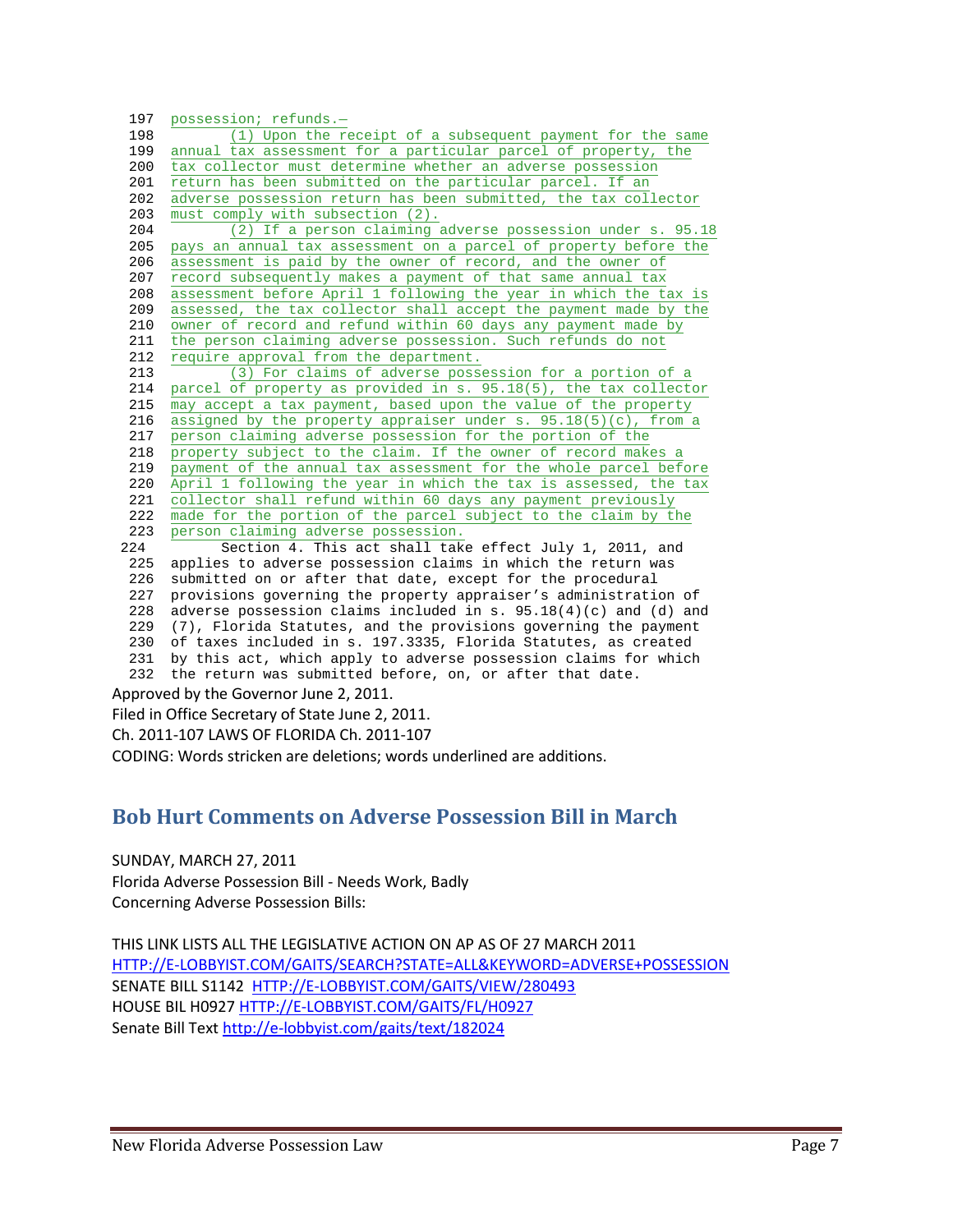Dear Florida Senator Paula Dockery:

I know you have not met me, but I have a lot of friends in your district. Some of them have fallen victim to sheriff deputies persecuting people who do adverse possession. A few years ago I retired from the computer industry. Since then I have devoted myself to study and writing about law. I write about the Adverse Possession changes you and and Rep Roberson sponsored. I want you to change your bill to improve it.

S1142, as written, constitutes a bad law because it wastes resources and fixes no problem. Given the time involved, people who lose realty to Adverse Possession (AP) deserve it for gross dereliction (not putting the land to its highest, best use). Your bill does nothing to improve that hard, cold reality.

The bill appear to me to flail arms at a ship that left port 600 years ago. It has ignored the problems that really need fixing.

For one example, see the latest census report. Florida has 1.6 million vacant residences (18%), largely because owners in foreclosure abandon them and people cannot afford to buy. Meanwhile all families displaced by foreclosure in Florida desperately need a place to live, and AP could solve that, even if everyone knows it as merely a temporary solution.

Unfortunately, irresponsible people (as occupants in AP houses) can quickly ruin a nice house in a decent neighborhood, but most of them haven't the moxy to take the place by AP. Instead, slick operators sometimes AP homes for a fast buck. If anything, the law should fix that by making them more accountable for damage to the place if they put occupants in it.

I shall make the following comments to everyone I can. The bill is bad for the following reasons. I also provide ways to make it good, and leave issues open for discussion.

-----------------------

I find lots of action in Florida's legislature regarding adverse possession (AP). Senate Bill, S1142 and House Bill H0927, below, seek to change the rules. I agree with a couple, disagree strenuously with the rest, and have proposals the bills don't address:

- 1. APer must swear to return under PoP. This makes no sense because Making a false official statement already constitutes a second degree misdemeanor, and the state needs no more serious penalty than that to dissuade falsifying the return. See F.S. 837.06 False official statements.—Whoever knowingly makes a false statement in writing with the intent to mislead a public servant in the performance of his or her official duty shall be guilty of a misdemeanor of the second degree, punishable as provided in s. 775.082 or s. 775.083.
- 2. Standardized Dept of Revenue AP form ok
- 3. Prop Appraiser informs rightful owner. Unduly burdensome on government (taxpayers). People ought to care for their own property through routine inspection. The statute of limitations runs for seven full years. During this time, any tax payment by the owner restarts the AP clock, so the diligent owner suffers no risk. Furthermore, many owners who otherwise would not care and who abandoned the property anyway, such as because of foreclosure, will simply get jealous and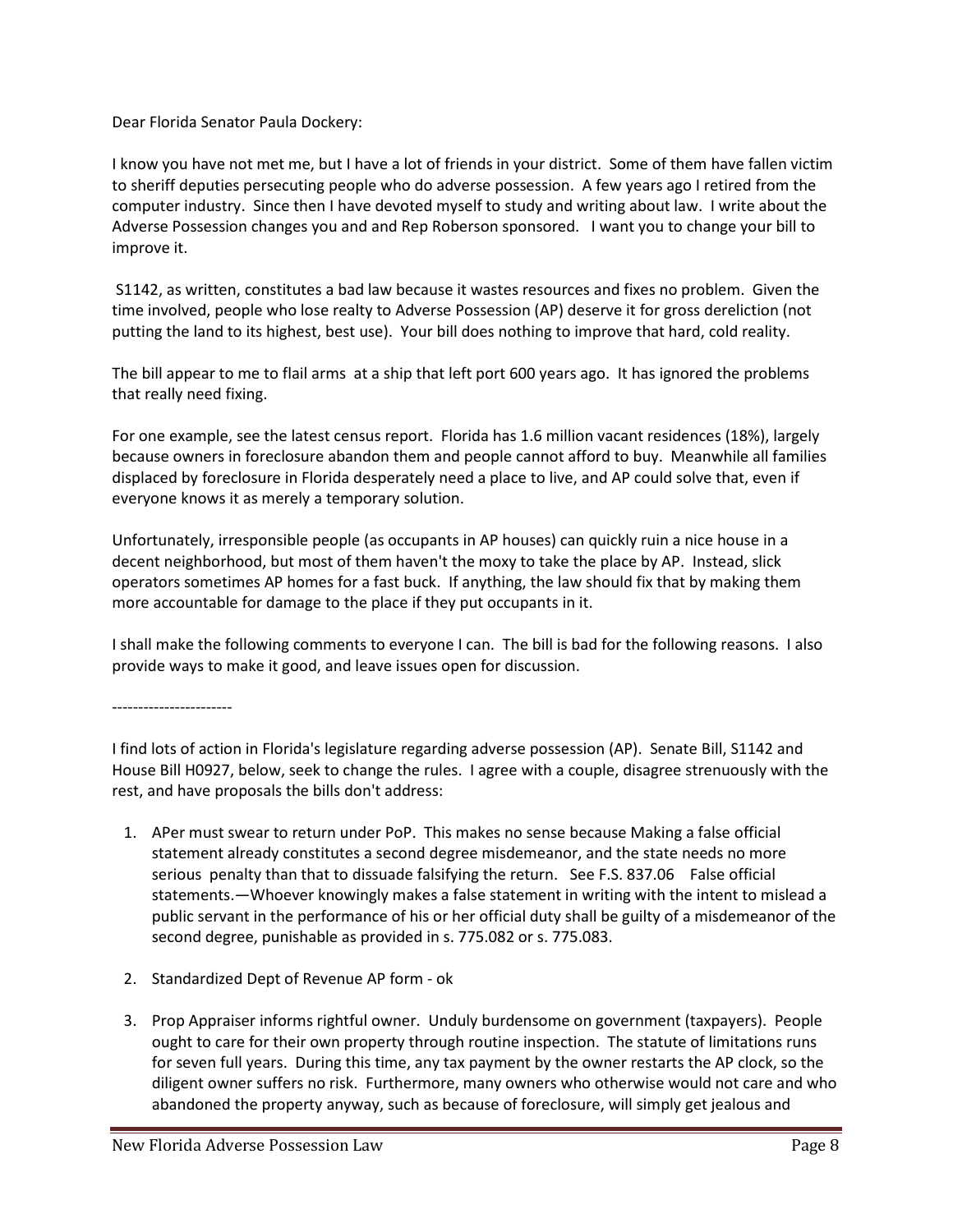protest for that reason alone, causing unnecessary trouble and expense for the AP and occupant. By this measure the Legislature intentionally stirs up trouble needlessly, TO NOBODY's BENEFIT and to everybody's detriment. AP becomes vitally important as a means of housing the millions of homeless in the 1.6 million vacant Florida residences. This notification interferes with that, to no good end. It hurts the community and the state. If the state requires notice to the owner of AP, then it ought to force the owner to remain in the property throughout foreclosure, so the property does not become run down from neglect and become a danger to the community (drug dealer houses) and future occupants (mold and mildew) and reduce community property values.

- 4. Put information of AP on the tax roll ok
- 5. Authorizing tax collector not to send a notice of minimum tax due on AP without color of title absolutely not. THe tax collector thereby cheats the APer out of proper notice in the transparent hope that the APer will forget to pay the taxes when due, and thereby drag out the AP process. APers clearly stand subject to property tax. APers have the right to a notice through tax bill just like owners of record do. After all, filing the AP return provides RECORD of adverse interest in the property, and only a court can sort out the various factors and decide the rightful owner. The tax collector has no business interfering in this or stirring up trouble.
- 6. Giving owner priority (over APer) of right to pay tax. Absolutely not. The County offers all kinds of incentives to people for paying property taxes early, and the APer should have that same right to save by early payment. Whoever makes payment first after the first notice of tax due or of opportunity for early payment discount gets credit for making that payment. The law should require that if the APer pays the tax first. After all, this tax thing runs for SEVEN YEARS. The sincere owner can pay the tax first NEXT year.
- 7. The law should stipulate that every time the owner pays tax first, it restarts the statute of limitations clock, but ONLY IF the owner repays tax plus standard interest to the APer for all the years the APer paid first. The law should favor the one who pays taxes when due, or when noticed in case of an early pay discount. Remember why AP happens. The owner has become derelict and has refused to put the land to its highest, best use, the ultimate benefit of land ownership to the society. Remember also that eminent domain proves people don't really have a solid RIGHT to realty, even after they spend their money on it and keep it in the family for hundreds of years. In keeping with this principle, government has the right to determine the highest best use of realty, and without question, leaving farmland fallow for a decade or a house abandoned for years does NOT benefit the community or put the land to good use. Generally, the APer does what the owner refuses to do, so the government should reward the APer for this by facilitating, not hindering the AP.
- 8. The law should require the tax collector to send tax notices both to the owner of record AND the APer.
- 9. The law should clarify the PURELY CIVIL nature of AP and make the sheriff leave APers and their guests/tenants ALONE, and not falsely accuse them of theft, fraud, b&e, burglary, and other crimes in order to defeat the AP. The law should impose a penalty on any law enforcer who harasses an APer or occupant. In other words, the law should specifically exclude the APer from claim of trespass, B&E, criminal mischief, burglary, and fraud in connection with the AP so long as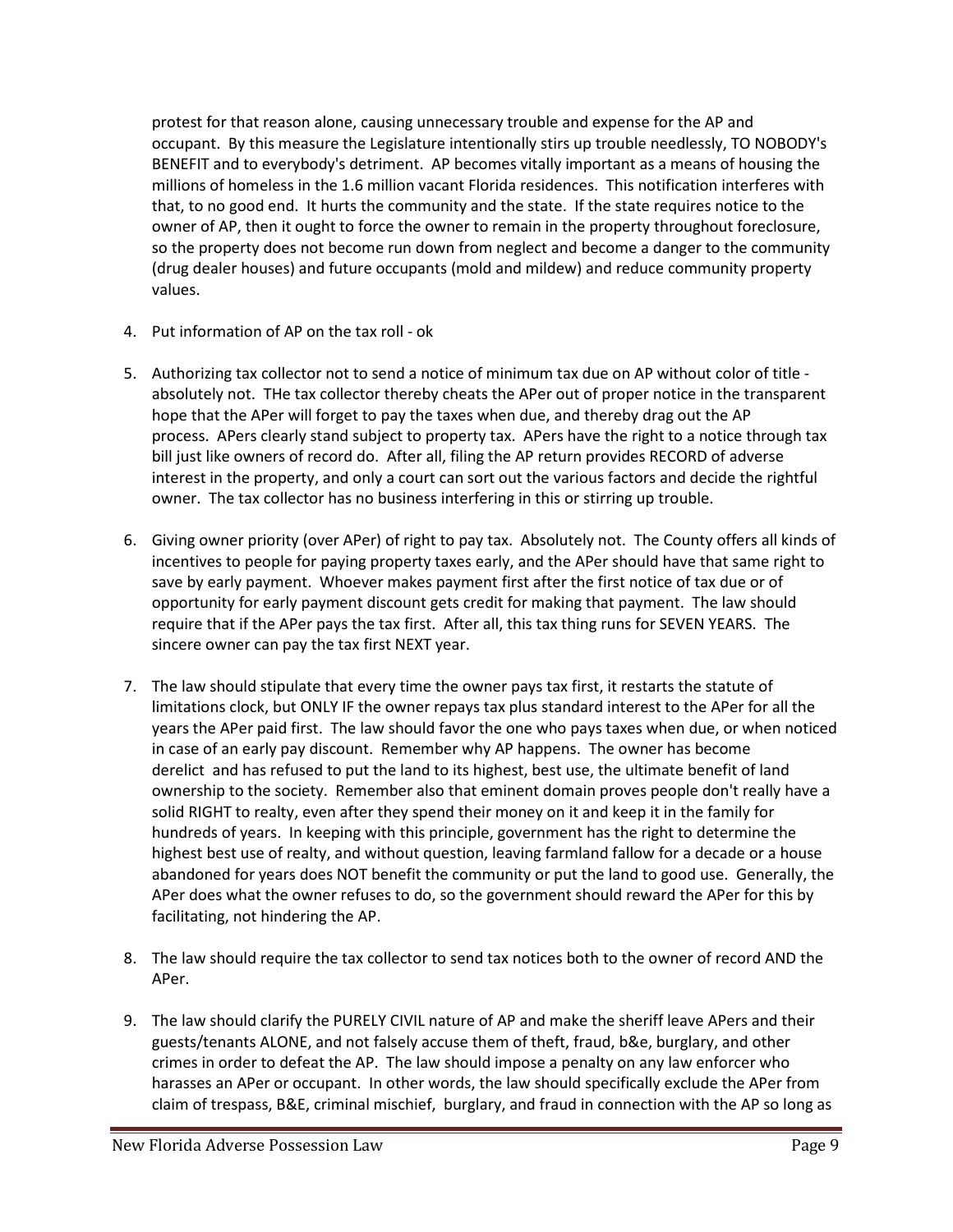the APer does not destroy, steal, or dispose of the realty or parts of it. It should declare that disposal of trash, junk and chattel remaining behind in abandoned realty does not constitute a crime. Perhaps the law should require the APer to conduct a thorough and itemized inventory of the remaining chattel and give the owner notice and opportunity to collect or remove it. It should make provision for abandoned realty, how to determine the owner abandoned it. What if the owner left a chair or radio behind, or tools in the shed? What obligation does the APer have to care for and store them? The bill does not deal with any of these crucial questions. I believe it makes sense to address the point by declaring that chattel remaining in an abandoned, untended realty becomes the property of the APer. People should understand the law of AP and the consequences of abandonment.

10. In the AP return, require the APer to stipulate the intention to occupy or not occupy the realty. If not occupy, the APer must stipulate the intended use (such as to rent it out to others). The AP non-occupant must specify a domicile in Florida for legal service and a number to contact in the event of an emergency. The law must hold the APer liable for all damage to the property through negligence or intent (other than acts of vandals or other damage beyond the APer's control). THe law could require the APer to show proof of financial responsibility AND have a bond, like automobile drivers must have. The law might require an APer to pass a certification test on the proper care and maintenance of a residence. The state could concoct an AP license and require it of all professional APers (who rent/sublet the place to others).

As for some real-life issues, see my blog at [http://bobhurt.blogspot.com](http://bobhurt.blogspot.com/). Note the articles on AP. In particular, look for Joel McNair. I have shown there the full documents proving that Sheriff deputies lied in Probable Cause Affidavits they used to get a phony warrant for his arrest. He had 60 houses in AP at the time and now has upwards of 100. The Deputies of Hillsborough, Manatee, Pasco, and Sarasota have harassed his "members" and told them not to pay him. This means he cannot pay the taxes and other fees and expenses of maintenance. He sends a crew around to mow and maintain the properties for them, so as to make certain that thay son't trash the place. He has to receive the money in order to afford that service.

Consider these very recent arrests, apparently a declaration of war by Sheriffs against APers:

- Sarasota County deputies arrested Joel McNair, twice charging him with grand theft and scheme to defraud, FOR HELPING HOMELESS PEOPLE GET A PLACE TO LIVE.
- Polk County Sheriff Grady Judd ordered the warrantless arrest of Derrick Hannah for burglary in Lakeland for AP of the house he lived in for a month, and took him away in the midst of trimming his hedges.
- Marion County deputies arrested Pastor and former deputy Roosevelt Mitchell for criminal mischief while he painted his AP house which the owner had abandoned at least 6 months earlier.
- Pasco County deputies arrested APer Shalonda Allen of Land O Lakes, accusing her of grand theft.
- Hillsborough County deputies arrested APer George Williams of Plant City for fraud.
- None of these arrests dealt with the core issue of otherwise homeless people living in decent houses the owners had abandoned.

This law needs to FIX the problems, not by persecuting men like those above and his members, but by persecuting deputies and sheriffs who arrest people like Joel McNair on bogus criminal charges.